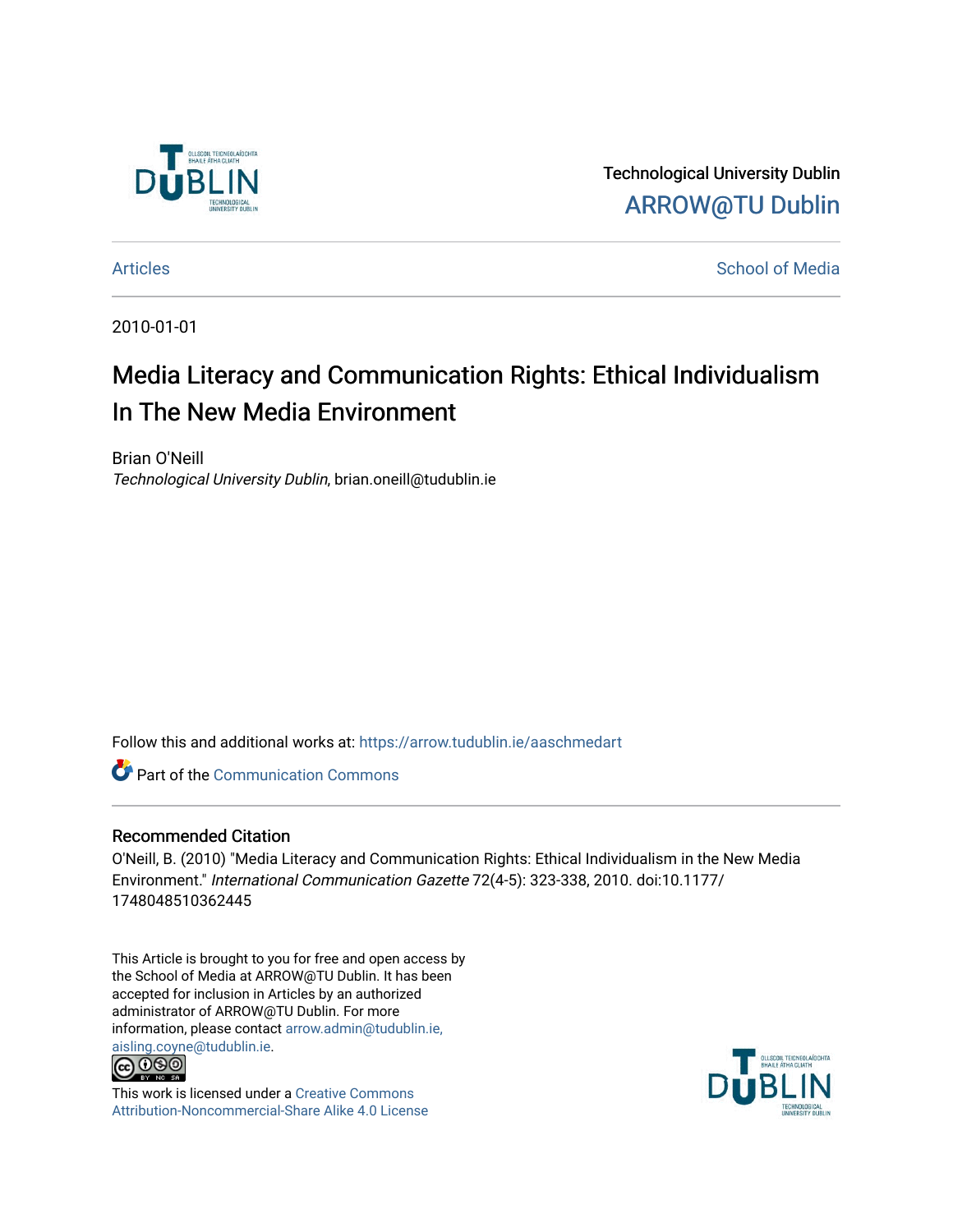# **MEDIA LITERACY AND COMMUNICATION RIGHTS**

Ethical Individualism in the New Media Environment

## **Brian O'Neill**

**Abstract /** The dominant discourse of media literacy policy espouses an ethical individualism within the digital media environment in which the source of moral values and principles, and the basis of ethical evaluation, is the individual. In this perspective, even vulnerable citizens such as children and young people who tend to be in the vanguard of new media adoption, are required to negotiate the risks and opportunities of the online world with diminishing degrees of institutional support from trusted information sources. Noticeably absent from this discourse is any consideration on the notion of communication rights. Examining an alternative conceptualisation of media literacy identifies it as a fundamental human right as important as other forms of literacy. Examining some of the ethical challenges that citizens now face in the digital world, the article argues that a rights-based framework is

required to address the challenges posed for media literacy education. **Keywords** / media literacy / media policy / ethical individualism / communication rights/

children's rights / children and new media / internet safety.

This article examines two opposing perspectives within current media literacy policy, particularly within a European context. The dominant discourse of media literacy policy espouses an ethical individualism within the digital media environment in which the source of moral values and principles, and the basis of ethical evaluation, is the individual. The individual is deemed responsible for choosing effectively and appropriately from an everincreasing range of audiovisual services and is required to develop responsible modes of conduct and behaviour in the digital world. From a societal point of view, even vulnerable citizens such as children and young people who tend to be in the vanguard of new media adoption, are required to negotiate the risks and opportunities of the online world with diminishing degrees of institutional support from trusted information sources. What is absent from this way of describing media literacy is any consideration of the notion of communication rights, such as the right to accessible information, the right to communicate, and the right to privacy. This is the alternative discourse of media literacy that regards it as fundamental a human right as other forms of literacy. Over the course of its history, media literacy education has made an important contribution to raising awareness of communication rights and promoting an understanding of media literacy as a social and not just individual competence. UNESCO's Declaration on Media Education of 1982 – the groundbreaking Grünwald Declaration – highlighted the importance of developing a critical understanding of the media environment we inhabit and fostering greater citizenship and social participation through the use of the media (UNESCO, 1982). Ratified by 19 participating countries, it became a milestone in the justification for media education and urged political and educational systems across the world to promote in their citizens a critical understanding of the phenomena of communication. The more recent attention given to media literacy within a public policy context, specifically European Union initiatives towards regulation within the digital environment, has provided a welcome boost for the work of media education but, as discussed below, has been noticeably silent on the topic of communication rights. Instead, it has promoted a form of ethical individualism far removed from the founding declarations and core principles of media literacy.

#### **Media literacy and public policy**

Media literacy, for long a concern of *educators* and media researchers, is now a major focus of public policy, particularly in Europe. Following many years of debate and development within education, hampered by limited governmental support and poor public awareness, the concept has more recently moved from the educational sphere to become something of a buzzword in thinking about forms of regulation in the emerging converged communications market. Governments and media regulators in the European Union as well as a number of other countries across the world such as Australia, Canada, New Zealand and Israel have adopted media literacy as a heuristic device to better understand the needs of the media viewer or audience member in today's fast changing media environment. In the United Kingdom, the Communications Act 2003 obliges Ofcom to promote media literacy by 'bringing

Deleted: dilemmas

Deleted: s

Deleted: educationalists

Deleted: in countries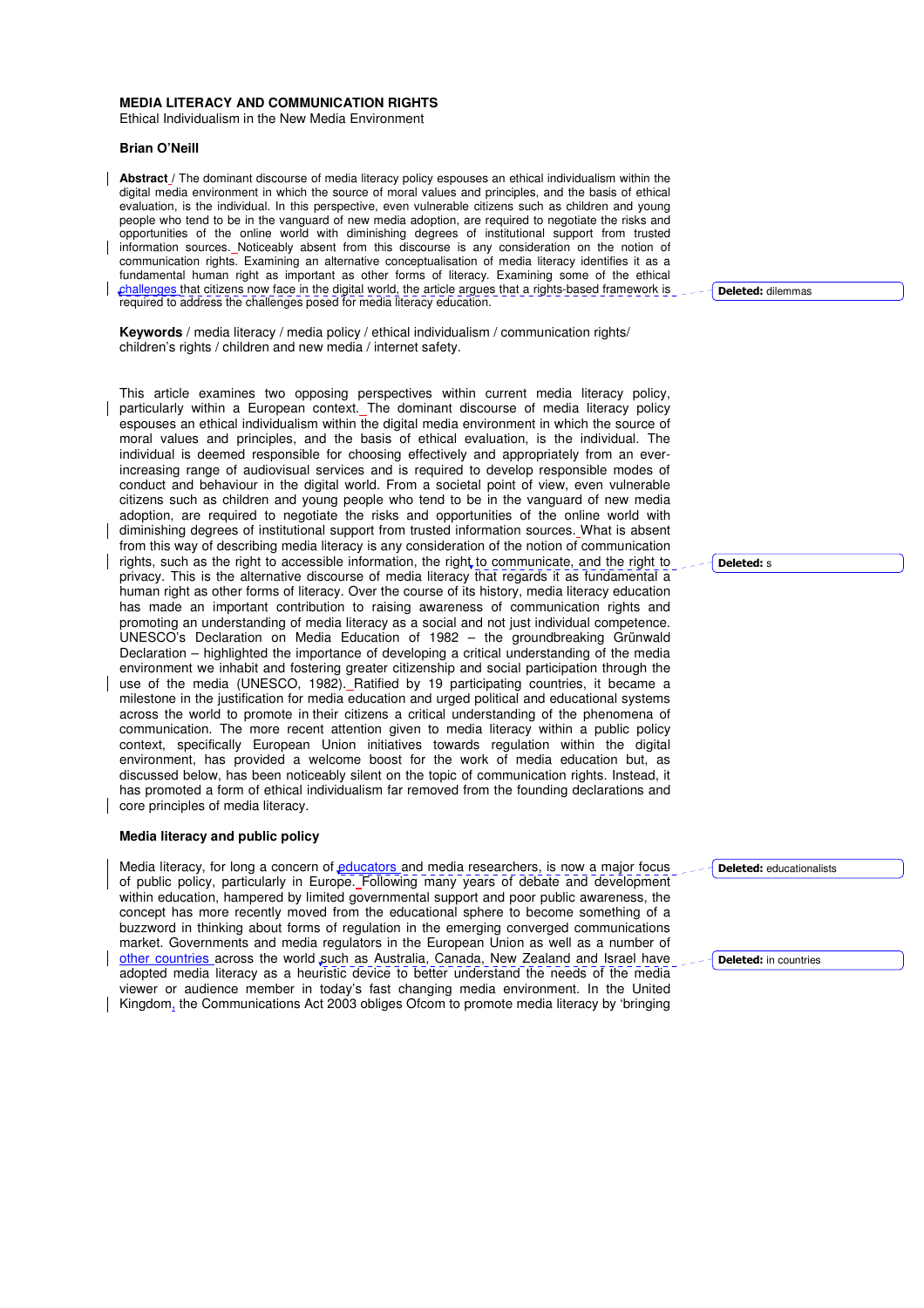about, or encouraging others to bring about, a better public understanding and awareness of media content, processes, technologies and systems of regulation' (Ofcom, 2004: 18). Recent legislative change in Ireland has established a new media regulatory body which includes functions to encourage and foster research and to undertake measures and activities which are directed towards the promotion of media literacy (O'Neill and Barnes, 2008). The Australian Communications and Media Authority likewise argues that media literacy is vital to ensure that Australians are equipped with tools to make informed choices about media and communications services and to enable people to participate effectively in the digital economy (ACMA, 2009). A recent review of New Zealand's regulatory system has argued that digital literacy is essential to secure 'public value' (encompassing cultural, educational, social and democratic value) by delivering benefits of the new media environment to audiences as citizens, and not simply as consumers, warning that digital illiteracy could be a major threat to ensuring a viable diversity of digital media (Ministry of Economic Development, 2008: 11). In Israel, the regulatory authority promotes media literacy as part of its function to support 'Israeli audiovisual works, fostering good citizenship and strengthening values of democracy and humanism, and maintaining broadcasts aimed at educating the general public and specific groups' (Loffler, 2008). And in Canada, building on the long established presence of media literacy within the school curriculum, the Canadian Radio-television and Telecommunications Commission (CRTC) supports an extensive Media Awareness Network involving industry and educational groups as part of its social policy mandate.

Initiatives such as these cite media literacy as a pre-requisite to effective participation in technologically advanced societies in which rapid change in information and communications services has become the norm. Technological skills are now central to many communicative processes and media or digital literacy requires a broad range of competences in new and traditional media that allow all citizens to play a full part in today's society. Failure to do so, it is argued, will mean an increasingly atomized society and a growing digital divide between those who are skilled or digitally literate and those who fall behind (Commission of the European Communities, 2007). Conversely, a highly media literate society, it is proposed, is one in which social cohesion flourishes, and in which competitiveness in a knowledge economy is supported. In the words of the Audiovisual Media Services Directive, Europe's main instrument of media policy:

Media-literate people are able to exercise informed choices, understand the nature of content and services and take advantage of the full range of opportunities offered by new communications technologies. They are better able to protect themselves and their families from harmful or offensive material. (Commission of the European Communities, 2007a: para 37).

Within academic and educational circles, there has been much discussion and debate about the term "media literacy", its imprecision, and the manner in which it has been transposed into this public policy context (Kline, Stewart et al., 2006; Livingstone, 2008). There is concern that the definitions adopted are too vague and do not provide sufficient scope for developing the skills of critical analysis which media educationalists seek. There is also some suspicion about the motives of governments in adopting policies on media literacy, fearing that this will mean 'passing the buck' when it comes to the more difficult aspects of media regulation and control (Bragg, Buckingham et al., 2006: 40). As a 2007 report for the Australian Communications and Media Authority puts it: 'when a government steps back from regulation, every consumer has to, in effect, become their own regulator' (Penman and Turnbull, 2007: 40).

The definition of media literacy that is most widely used is its formulation as the ability to 'access, analyze, evaluate, and produce both print and electronic media' (Aufderheide, 1997: 79). In a complex, multi-stakeholder field, it is probably the closest there is to an agreed definition (Livingstone, 2004: 5) even if it is also, necessarily, a minimalist one, arising out of the attempt to bring together a wide variety of different views and perspectives on the purposes and goals of media education. This particular definition was consolidated at the National Leadership Conference on Media Literacy organized by the Aspen Institute in Washington DC in 1992 and brought together leaders of the fledgling US media literacy movement to co-ordinate and agree on the basic strategies for the field (Aufderheide, 1993). The fundamental objective of media literacy within this definition is a 'critical autonomy relationship to all media' organized around a set of common beliefs or precepts, which recognize that the media are constructed and that they have wide commercial, ideological

Deleted: involves

 $\mathfrak{D}$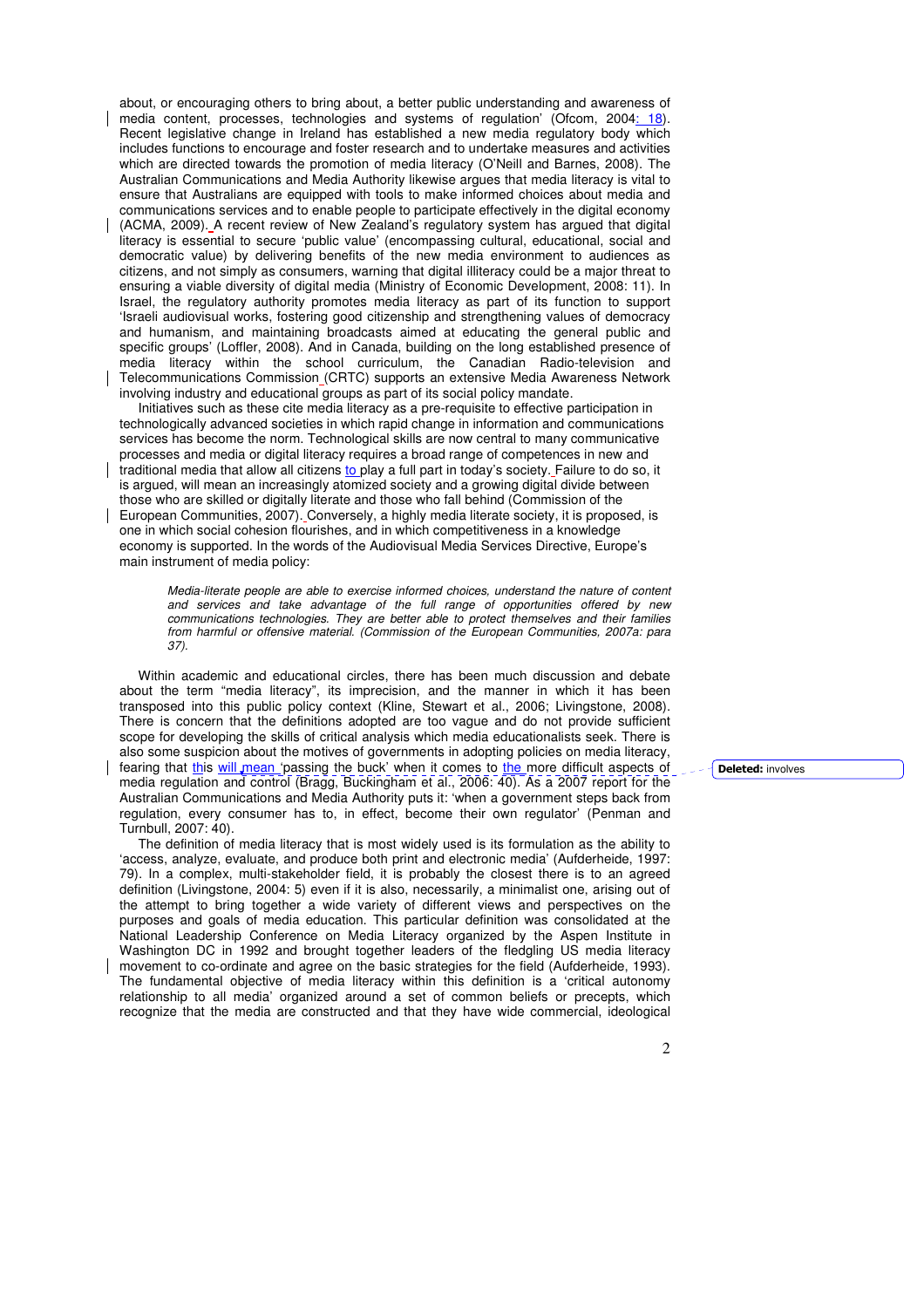and political implications. Typically, this approach to media education has been operationalized, at least up to relatively recently, in full-time educational settings through curricula designed to foster greater critical awareness at an individual level with less emphasis on the goals of fostering greater social awareness.

Despite the overt emphasis on individual critical awareness skills, a strong public dimension and democratic orientation has underpinned the ideology of media education throughout its history. The first principle of media education, Len Masterman argues, is 'the empowerment of majorities and the strengthening of society's democratic structures' (Masterman, 1985). It is a process, advocates argue, inextricably bound up with human rights of freedom of information and expression. The outcome of media education is the ability to make 'one's own judgment on the basis of the available information' (Krucsay, 2006). In fostering a sense of critical autonomy, the media literate person is empowered by a greater understanding of how the media *mediate* reality, rather than simply reflect it, and accordingly is better prepared to participate in society on more equal terms. Noting that in the 1996 US presidential election 89% of 18-year-olds did not vote, Kubey argues that in a representative democracy, people must be educated in all forms of contemporary mediated expression, and that the teaching of civics and social studies must include a media literacy dimension (Kubey, 2004).

One of the reasons the United States lags behind the rest of the English-speaking world in the formal delivery of media education, Kubey suggests, is the failure to recognize media literacy and media education as a right that all children and young people have (Kubey, 2003). Internationally, media literacy as a matter of public policy derives from its origin in a conception of communication rights (O'Siochru and Alegre, 2006), in turn derived from basic human rights, as guaranteed by such international declarations as the Universal Declaration of Human Rights (1948), the Convention for the Protection of Human Rights and Fundamental Freedoms (1950) and the UN Convention on the Rights of the Child (1990). The contribution of intergovernmental organizations such as UNESCO and the Council of Europe to promoting the public dimension of media literacy as a means of enhancing democratic life has been a decisive and influential one. UNESCO effectively initiated the concept of media education in the 1970s and sought input from leading researchers to develop strategies for its incorporation into the education systems of all developed countries (Zgrabljic-Rotar, 2006: 10). The Grünwald Declaration of 1982 originally argued the need for political and educational systems to promote citizens' critical understanding of the phenomena of communication. Since then, successive UNESCO conferences have built an international case for media and information literacy as an integral part of people's life-long learning, promoting research into the role and the effects of the media upon society and seeking 'new ways in which people can enhance their participation in the political and cultural life of the general community through the media' (UNESCO, 2007). The UNESCO report Media Education a Global Strategy for Development (Buckingham, 2001) assessed the position of media education worldwide, recast guidelines for media education for a new century and set a strategy for its future development. The accompanying Youth Media Education Survey (Domaille and Buckingham, 2001) documented the central facilitative role that UNESCO has played in the development of media education at various stages in its history.

The Council of Europe (CoE) has similarly played an important role in promoting media literacy as a public policy concern. Within the context of its mandate of promoting human rights, pluralism and the rule of law, the Council of Europe has emphasized citizens' interests in the media and developed recommendations on policies concerning human rights, democracy, and the right to information and freedom of expression with a particular emphasis on the protection and promotion of human rights of young people. Its 2006 recommendation on children in the new information and communications environment advocated 'a coherent information literacy and training strategy that is conducive to empowering children and their educators in order for them to make the best possible use of information and communication services and technologies' (Council of Europe, 2006). Member states accordingly are required to ensure that children are familiarized with, and skilled in, the new information and communications environment, have the necessary skills to create, produce and distribute content and communications, and that such skills should better enable them to deal with content that may be harmful in nature.

Similarly, its 2007 recommendation to member states promoting freedom of expression and information highlights transparency and reliability of information as a crucial element of human rights within the new information and communications environment (Council of Deleted: through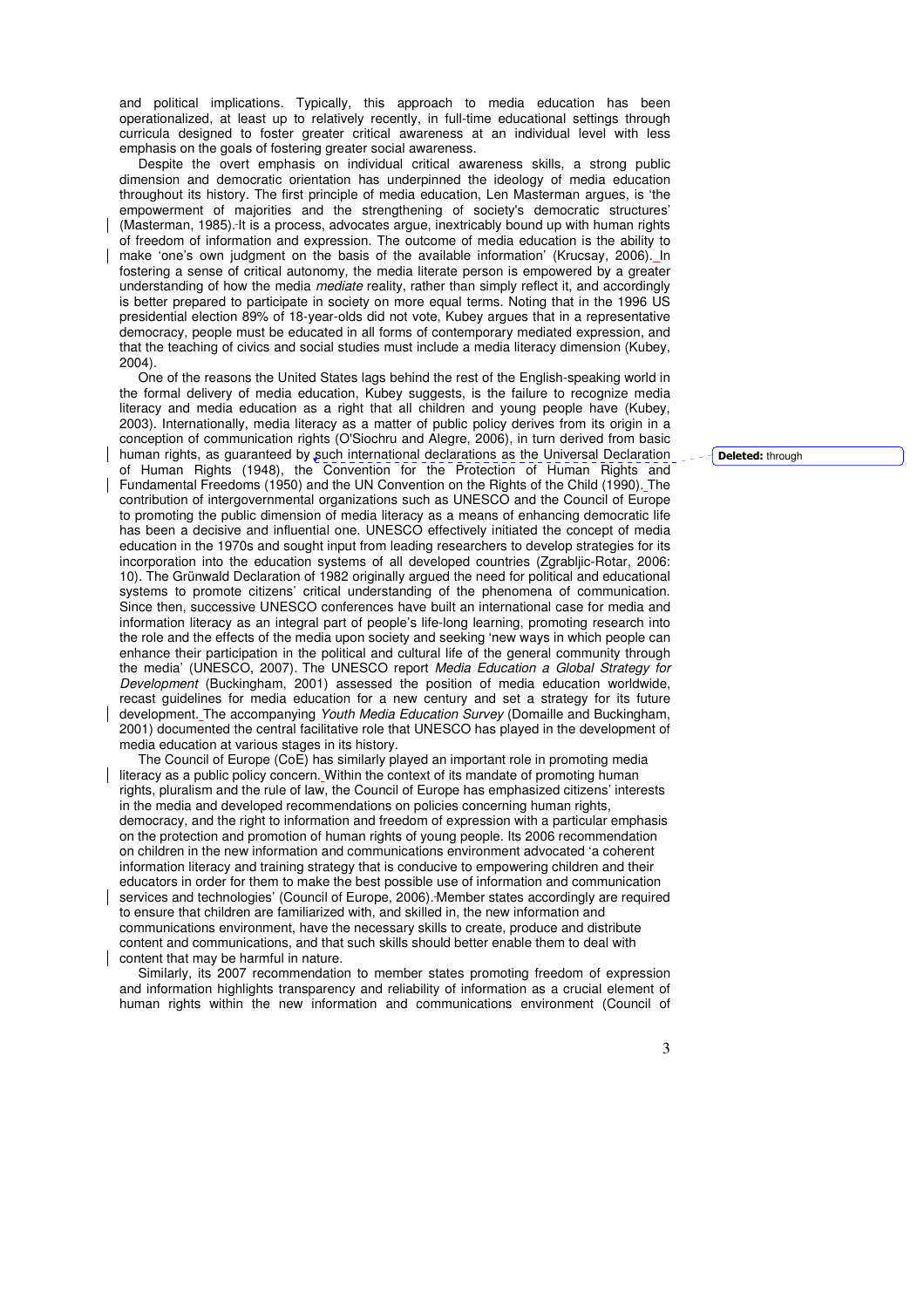Europe, 2007). Advocating a multi-stakeholder approach comprising governments, private sector and civil society organizations, the recommendation recognizes that exercising rights and freedoms in the new environment requires affordable access to ICT infrastructure, access to information as a public service and common standards and strategies for reliable information, flexible content creation and transparency in the processing of information. Member states are encouraged to create a clear enabling legal framework and complementary regulatory systems, including new forms of co-regulation and self-regulation that respond adequately to technological changes and are fully compatible with the respect for human rights and the rule of law.

There exists therefore a formidable tradition of media literacy as an expression of human rights that has featured in international efforts to achieve greater equality, accountability and accessibility within the media sphere. The insertion of media literacy then into the regulatory domain and public policy discourse is a welcome development though the manner in which it has been incorporated into regulation of new media services has been a cause of some surprise and criticism.

**European media literacy in the digital environment** 

European media policy gives priority to the notion that all citizens need to be media literate to fully participate in the today's media and technology-rich society. The European Commission defines media literacy as follows:

Media literacy is the ability to access the media, to understand and to critically evaluate different aspects of the media and media content and to create communications in a variety of contexts. Media literacy relates to all media, including television and film, radio and recorded music, print media, the Internet and all other new digital communication technologies. It is a fundamental competence not only for the young generation but also for adults and elderly people, for parents, teachers and media professionals. The Commission considers media literacy as an important factor for active citizenship in today's information society. (Commission of the European Communities, 2009a)

The knowledge and skills that media literacy provides feature prominently in European Union policies to promote an open and competitive digital economy and are regarded as key to improving social inclusion, public services and quality of life for European citizens. The Audiovisual Media Services Directive or AVMSD (Commission of the European Communities, 2007), as the main instrument of European media policy, provides the principal platform for promoting media literacy and requires member states to support measures to achieve greater awareness and promotion of media literacy. From 2011, the European Commission will assess and measure levels of media literacy across the European Union drawing on a broad range of indicators including measures of individual and social competence (levels of awareness, the capacity for critical thought and the ability to produce and communicate a message) as well as environmental factors (informational availability, media policy, education and the roles and responsibilities of stakeholders in the media community) (European Association for Viewers Interests, 2009: 7). Calling on member states to ensure that all relevant regulatory authorities and media industry interests play their part in helping to promote and improve levels of media literacy, the Commission advocates that this policy is central to Europe' objective of achieving 'a more competitive knowledge economy, while contributing to a more inclusive information society' (Commision of the European Communities, 2009b: 3).

Important to note in this regard is that the inclusion of media literacy within the AVMSD comes as part of a package of measures to ensure an effective European single market exists for audiovisual media services. Responding to technological developments and seeking to create a level-playing field in Europe for emerging audiovisual media services, AVMSD replaces the older Television without Frontiers Directive and seeks to respond to the new media marketplace of proliferating services across television, cinema, video, websites, radio, video games and virtual communities. The Directice is intended to be a comprehensive legal framework that covers all audiovisual media services (including on-demand audiovisual media services), enabling new forms of advertising and sponsorship in accordance with changing commerical practices (Commission of the European Communities 2007a). While the key pillars of European audiovisual policy remain firmly in place (cultural diversity, protection of minors, consumer protection, media pluralism, and the fight against racial and religious

Deleted: consternation

Deleted: and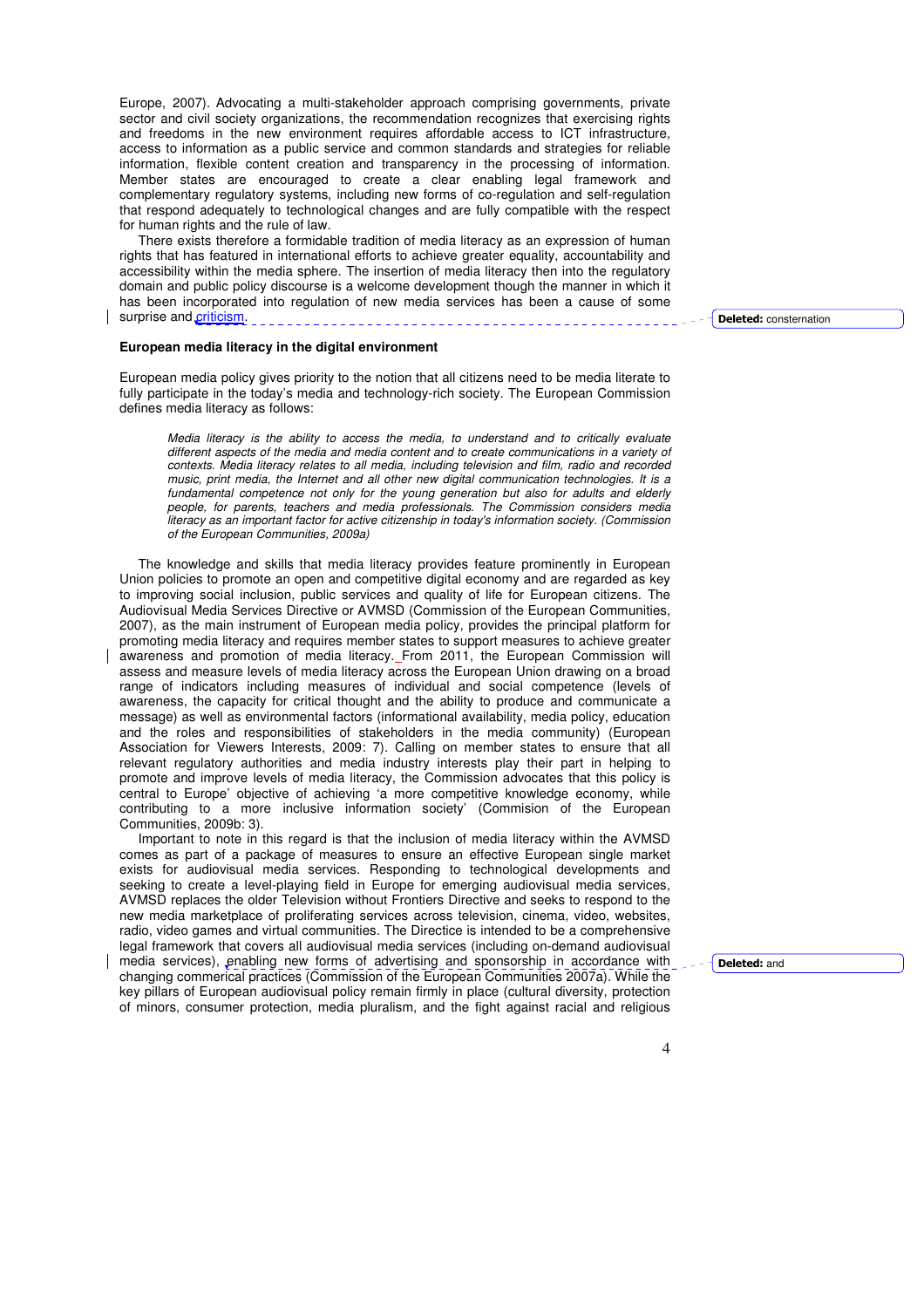hatred), media literacy now joins the policy lexicon as the means to enable citizens to make informed choices and to provide the critical, evaluative skills necessary to navigate a complex and crowded audiovisual space.

The Directive articulates a European policy commitment to enhance public awareness of media literacy, now and in the future. The notion of media literacy proposed is a more limited version compared to the other policy formulations considered above and restricts its remit to exercising 'informed choice' and making use of new technological opportunities. Arguably, the definition is a market-oriented one, with the consumer rather than the citizen in mind. The policy seeks to offset the effects of weakening controls and regulation of the market place by placing the responsibility on individuals to protect themselves and their families. AVMSD does cite other contexts in which media regulation plays a facilitative role – in relation to measures for the protection of minors and human dignity and for exercise of the right to reply, for example. In the main, however, the responsibility for leveraging opportunities and protecing against harms in the digital media environment lies squarely with the individual.

A further building block to European media literacy policy was added with the publication in 2007 of a European Commission communication on media literacy, complementing AVMSD and charting a course for further action in the field. Drawing on the widely-used definition of media literacy as 'the ability to access the media, to understand and to critically evaluate different aspects of the media and media contents and to create communications in a variety of contexts' (Commission of the European Communities 2007b: 3), the communication focuses on the three specific areas of commercial communication, audiovisual works and online communication, characterising the relevant dimensions of media literacy as follows:

- feeling comfortable with all existing media from newspapers to virtual communities;
- actively using media, through, inter alia, interactive television, use of Internet search engines or participation in virtual communities, and better exploiting the potential of media for entertainment, access to culture, intercultural dialogue, learning and daily-life applications (for instance, through libraries, podcasts);
- having a critical approach to media as regards both quality and accuracy of content (for example, being able to assess information, dealing with advertising on various media, using search engines intelligently);
- using media creatively, as the evolution of media technologies and the increasing presence of the Internet as a distribution channel allow an ever growing number of Europeans to create and disseminate images, information and content;
- understanding the economy of media and the difference between pluralism and media ownership;
- being aware of copyright issues which are essential for a "culture of legality", especially for the younger generation in its double capacity of consumers and producers of content. (Commission of the European Communities, 2007b: 4)

The above indicative features and qualities of media literacy elaborate on the notion within the AVMSD and characterize a new relationship between the individual (defined either as citizen or consumer) and institutionalized media with far-reaching implications for roles and responsibilities of viewer/users and regulators alike. The new 'media-literate' audience member is no longer a passive subject, consuming programmes and services that have been selected and approved on their behalf. The media-literate viewer is required or 'challenged to make active choices in a commercialized and interactive programme landscape' (Helberger, 2008: 140). In an environment of on-demand services, viewers, rather than consuming a preordained media diet, subscribe through what is essentially a service contract for products and services. In the ideology of the AVMSD framework, all needs – civic, social and personal – are addressed through a market in which individuals exercise control through their purchasing power. Responsibility and the ethical dimensions of choice are transferred to the individual user or buyer, supported through media literacy. This, as commentators have observed, marks a significant shift of responsibility from collective forms of regulation and control onto the individual who is deemed responsible and assumed to be capable of making informed choices in matters of communication and social interaction in today's mediated environment (Livingstone, Lunt et al., 2007; Penman and Turnbull, 2007; Oswell, 2008).

Media literacy, it is true, now enjoys a wider circulation and a higher profile than ever before, and is increasingly a cornerstone of media and social policy in the digital age. However, formulated in this way media literacy is restricted to domains such as commercial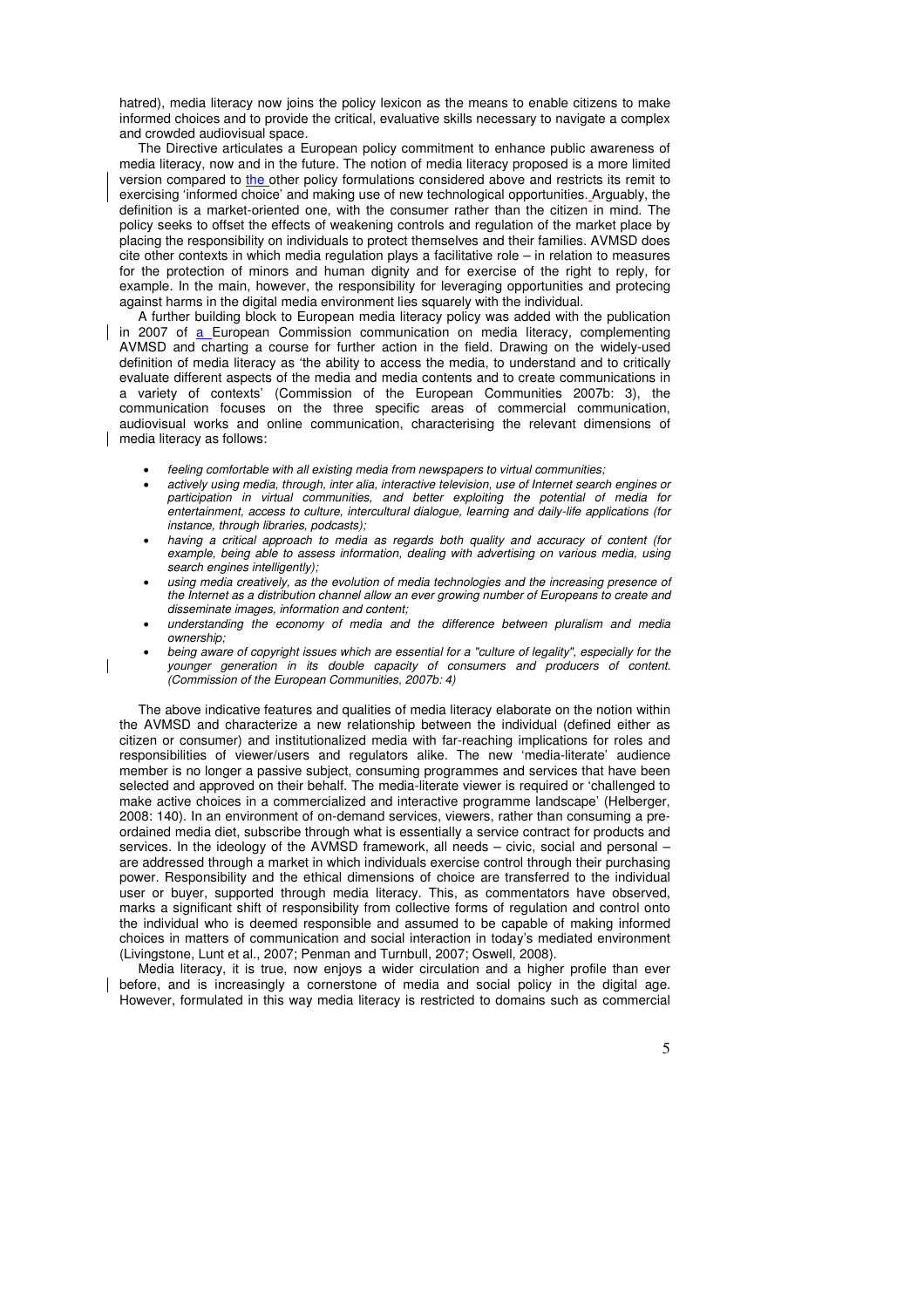communication, individual use and personal responsibility and is concerned with developing the skills, techniques and knowledge that benefit the individual but have little to say about the social context of communication. The ideal subject as posited in this type of approach is predominantly that of the consumer and much less so the citizen and whose conception of communication rights and responsibilities need not refer beyond individual use. This may be characterized, using the classic formulation of Stephen Lukes (1973), as a form of ethical individualism in which the source of moral values and principles and the basis of ethical evaluation is the individual.

#### **Ethical individualism and the citizen**

Ethical individualism, according to Lukes, is a view of the nature of morality as essentially individual:

.. the source of morality, of moral values and principles, the creator of the very criteria of moral evaluation, is the individual: he becomes the supreme arbiter of moral (and, by implication, other) values, the final moral authority in the most fundamental sense (Lukes, 1973: 101) (emphasis in original).

Ethical individualism is a logical extension of the idea of the primacy of the autonomous individual over the collective. The autonomous individual, central to Western rationalist thought, is free to choose the values he or she wishes to live by. Further, there is no basis on which to evaluate one set of values as superior to another. Facts and values are logically distinct and there is no empirical description of the world that compels us to accept any particular set of moral evaluations or principles. The rise of ethical individualism particularly from the late nineteenth century on is clearly linked with the decline of religion and other overarching frameworks for moral certainty or authority. As cited by Lukes, Max Weber's characterization of being 'destined to live in a godless and prophetless time' captured the zeitgeist of the rise of ethical individualism (Lukes, 1973: 103) later explored more fully in the existentialist philosophies of Kierkegaard, Nietzsche and Sartre. Moral choice – for Kierkegaard, the moral choice between a life of pleasure seeking versus a life of duty, or for Nietzsche whether any moralities could be trusted – is ultimately decided by the individual (see Masterson, 1971). The existentialist version of this doctrine par excellence is that of Sartre whose more humanist account derived from the need for the individual to assume the responsibility of being 'condemned' to free choice (Sartre, 1974). Describing the existentialist starting point as the fact that without the existence of God, everything is permissible, he wrote: 'There is no legislator but himself; that he himself [sic], thus abandoned, must decide for himself' (as cited in Lukes, 1973: 105). Ethical individualism is ultimately defined by being resolutely relativist and opposed to any objectivist account which describe moral choices or principles as normative, or as defined not by choice but by reason, by principles of human nature, needs of society or as religiously defined.

The description of ethical individualism is particularly apposite in the contemporary media policy environment where individuals are called on to 'exercise informed choices' and take advantage of the opportunities afforded by greater deregulation in the audiovisual marketplace. Media literacy as outlined within the policy frameworks of AVMSD and related developments however conflates the individual and the social, and attempts to have it both ways. It posits the individual as the arbiter of choice and the moral compass around which decisions of standards of content, behavior, and engagement revolve while at the same time claiming that media literacy makes better citizens, extends the benefits of the information society to a greater number, and fosters inclusion, improved public services and better quality of life.

To date, this conceptual conflation has been highlighted in debates surrounding the competing interests of 'citizens' versus 'consumers' in media literacy policy (Livingstone, Lunt et al., 2007). In European policy terms, media literacy is consistently presented as serving both. Media literacy, it is said: '..empowers citizens with the critical thinking and creative problem-solving skills to make them judicious consumers and producers of content. Media literacy also supports freedom of expression and the right to information, helping to build and sustain democracy' (Commision of the European Communities, 2006). This tension between the individual orientation and the social goals of this policy was noted in research conducted for the European Commission which identified a contradiction between, on the one hand, the primacy given to economic interests, the development of markets, and the fostering of skills Deleted: rather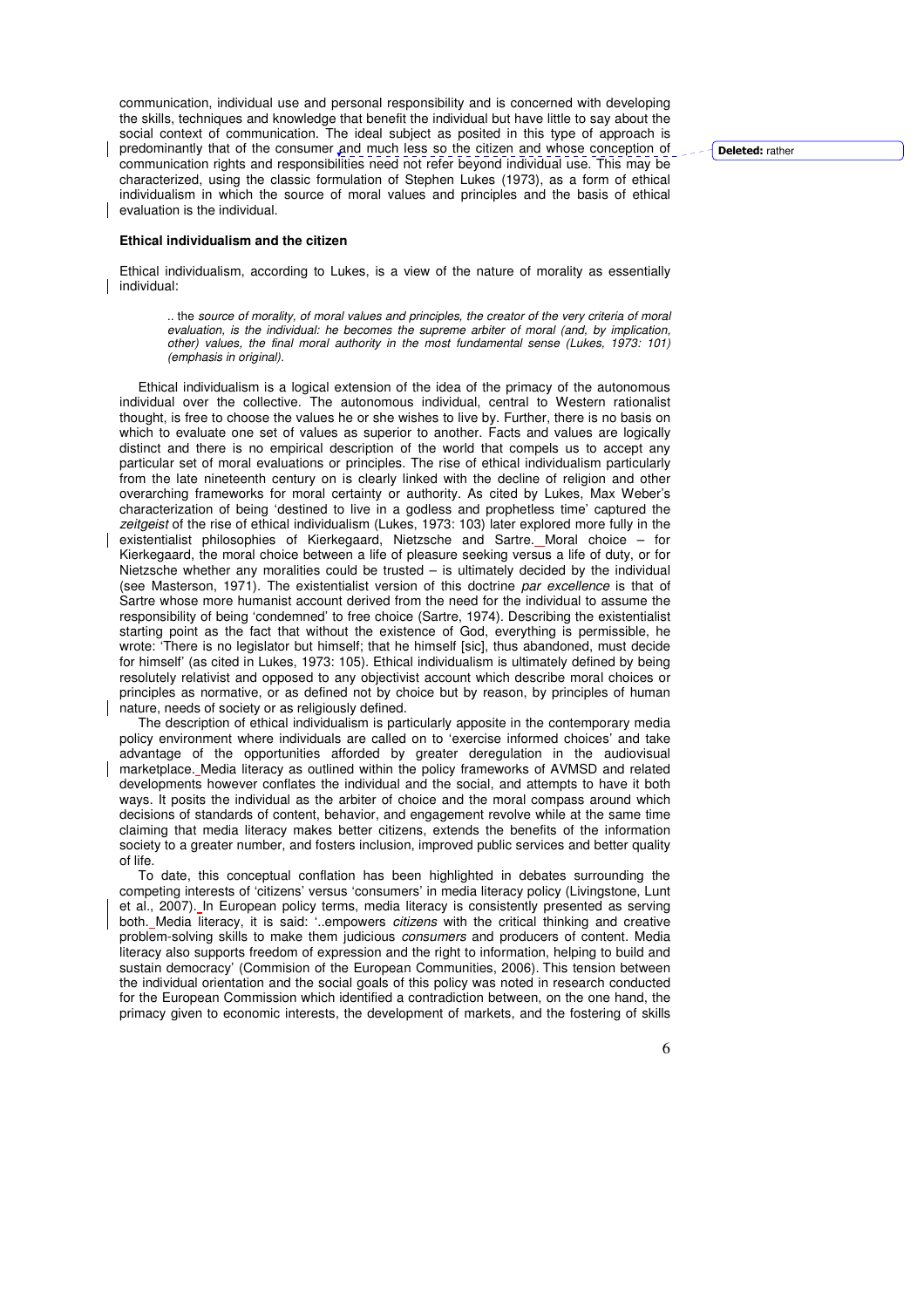for creating demand as well as employability, and on the other, the political interest in seeking to encourage active citizenship through media literacy (Universidad Autonoma de Barcelona, 2007: 67).

Yet the overriding ideological framework of AVMSD and its associated media policy is that of deregulated, free market principles and the primacy of economic concerns over public interest (Silverstone, 2004; Freedman 2006; O'Regan and Goldsmith, 2006; Smith, 2006; losifidis, 2007). Reconciling the citizen-consumer dichotomy and arguing for a balance of citizen and consumer interests works against the odds when economic logic is framed against softer-focus objectives of citizen interest and issues of social, cultural and democratic value which are invariably harder to define (Livingstone, Lunt et al., 2007: 72). Media policy decisions become increasingly driven by economics, as Freedman warns, because the multiple stakeholders of converged regulatory regimes – policy makers, civil society interest groups, and industry representative, who may already be ideologically opposed to each other –find it very difficult to agree on values which are nebulous and open to endless interpretation (Freedman, 2006: 918). The competing goals and interests contained within the media literacy policy agenda assume an uneasy balance set out in aspirations towards greater social inclusion and enhanced participation yet reliant on levels of choice and decisionmaking at the level of the consumer alone.

### **Risks and opportunities in the digital environment**

The unresolved tension between media literacy goals of citizenship and those of the market, as well as the problems posed by the attempt to combine both within media literacy policy, may be best understood by considering some of the new media experiences and challenging circumstances which the policy is designed to deal with. While media literacy as a policy issue applies to all levels and all ages within society, children and young people are often specifically targeted as a priority given the increased risks encountered in the digital environment. The message of internet safety, for instance, is especially important for children, young people and their families, as they are often the most avid adopters of new media. Young people may be exposed to a range of good and bad experiences, risks and opportunities, for which they may be unprepared (Livingstone and Haddon, 2009). At the same time, young people have communication rights such as the right to access information, the right to privacy, and so on, which are often overlooked (Hamelink, 2008).

The rapid diffusion of new online, mobile and networked technologies, especially the internet, among children and young people, is unprecedented in the history of technology (Rice, 2006). Children are in the vanguard of internet adoption, with 75% using the internet across the EU27, ranging about half of children online in Greece and Cyprus (both 50%) to two-thirds of children using the internet in many countries and rising to over 90% in the UK and Sweden, 93% in the Netherlands and Denmark, and 94% in Finland (Eurobarometer, 2008).

The EU Kids Online project, a research network funded under the European Commission Safer Internet Programme, has attempted to map the emerging world of risks and opportunities that this extraordinary uptake of online technologies has created. The evidence suggests, according to Livingstone and Helsper, a 'ladder of online opportunities' through which children's online use develops beginning with information-seeking, progressing through games and communication, taking on more interactive forms of communication and culminating in creative and civic activities (Livingstone and Helsper, 2007). Yet, as children's online use grows and develops, so does their exposure to risk – both as recipients of various kinds of possibly unsuitable content and as participants and actors in various forms of risky or even dangerous behaviour. Risk incidence as summarised in the EU Kids final report (Livingstone and Haddon, 2009) provides the following list, ranked in order of prevalence:

- Giving out personal information is the most common risk (approximately half of online teenagers),
- Seeing pornography online is the second most common risk at around 4 in 10 teenagers across Europe
- Seeing violent or hateful content is the third most common risk, experienced by approximately one third of teenagers.
- Being bullied or harassed is fourth, affecting some 1 in 5 or 6 teenagers online, along with receiving unwanted sexual comments (with varying degrees of incidence across Europe).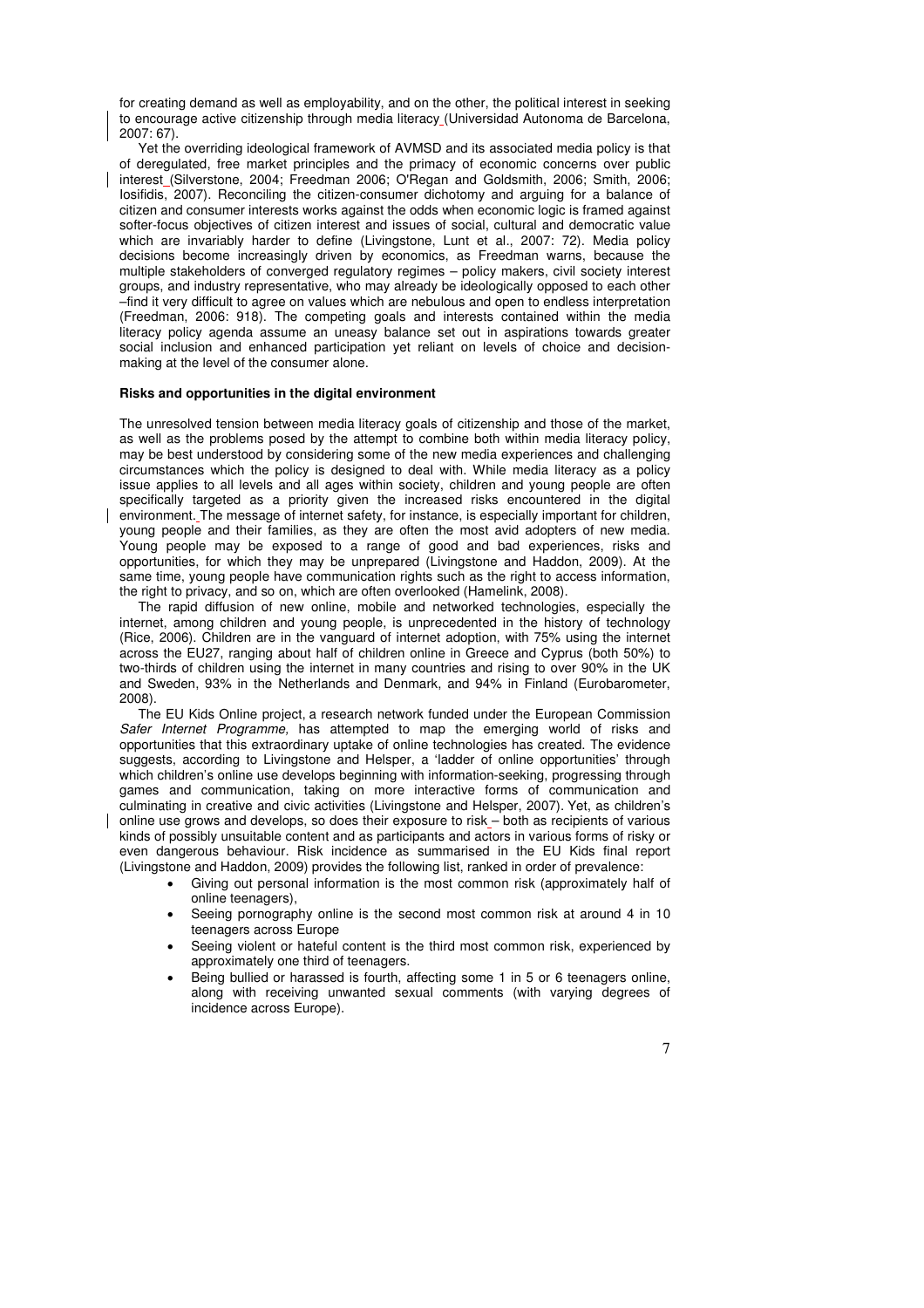• Finally, meeting an online contact offline appears the least common though arguably the most dangerous risk at around 9% (1 in 11) online teenagers.

In response to this complex environment that is full of positive opportunities but also increasing risks that are difficult to control, initiatives such as the EU Safer Internet Programme have sought in the first instance to fight illegal and harmful online content and conduct through better legislation as well as more effective approaches to regulation. But preeminent among the strategies to ensure a safer online environment is the attempt to develop better media literacy through awareness raising and education. As Viviane Reding, the Commissioner for Information Society and Media, has argued, 'Everyone (old and young) needs to get to grips with the new digital world in which we live. For this, continuous information and education is more important than regulation' (Commission of the European Communities, 2007).

This is a telling emphasis on information rather than regulation, on media literacy over a protectionist regime. Again, it assumes knowledge and competence on the part of the individual and what they need to know to play their role within the new media environment. For instance, with regard to advertising, rather than restricting or banning certain practices, the Commission favors a media literacy approach that gives 'young audiences tools to develop a critical approach to commercial communication, enabling them to make informed choices'. Policy frameworks now acknowledge that in the digital space, media users, and especially children and young people, who find themselves in vulnerable situations in online environments are best protected through knowledge and awareness rather than mechanical or coercive means of control. This, then, is the problem to which media literacy is now proposed as a solution with the objective of mitigating some of the most internet's most intractable and negative characteristics. At the same time, there is a question mark over the effectiveness of many awareness-raising programmes, concern at the low profile and take up of media literacy within educational settings, and more widespread criticism as to whether such initiatives are playing mere lip-service to a social need that remains inadequately understood (Domaille and Buckingham, 2001; Barnes, Flanagan et al., 2007). The European Commission's preliminary study of media literacy levels across Europe acknowledge that they are very uneven with high levels of media competence reported in Northern European, especially Scandinavian countries, but with very limited and basic degrees of media literacy apparent in Southern and Eastern Europe (European Association for Viewers Interests, 2009: 12). Part of the problem, however, is that media literacy remains a complex concept that resists easy definition or measurement, and continues to change and evolve with the changing media landscape. The question remains whether as currently defined, media literacy is adequate for the task set for it.

#### **Conclusion: ethics and communication rights in the digital environment**

Roger Silverstone (2004) in a seminal article, argued that at the core of media literacy there should always be a moral agenda. Media regulation, he suggested, is a form of applied ethics making presumptions about public interest, freedom of expression, rights to privacy, intellectual property and so on, without ever really interrogating its prescriptions or examining why regulation is required in the first place. Calling for a new media civics, he argued that a responsible and accountable media culture can only be sustained by 'a moral discourse that recognizes our responsibility for the other person in a world of great conflict, tragedy, intolerance and indifference' (2006: 440). The elaboration of that moral discourse remains an ongoing challenge but in this context it is argued that a reconsideration of communication rights provides an important starting point.

Such an emphasis is featured in the Council of Europe's promotion of freedom of expression and information in the new information and communications environment as part of the fundamental right to freedom of expression without interference (Council of Europe, 2007). Recognizing that access to the internet and online participation for children and young people is a communication right, the Council recommends that internet technologies and services need to be seen by educators and parents as positive tools which should be embraced rather than feared, and that ICT familiarization should feature from an early stage in school education (Council of Europe, 2006). The human rights basis for this approach is of paramount importance:

Deleted: -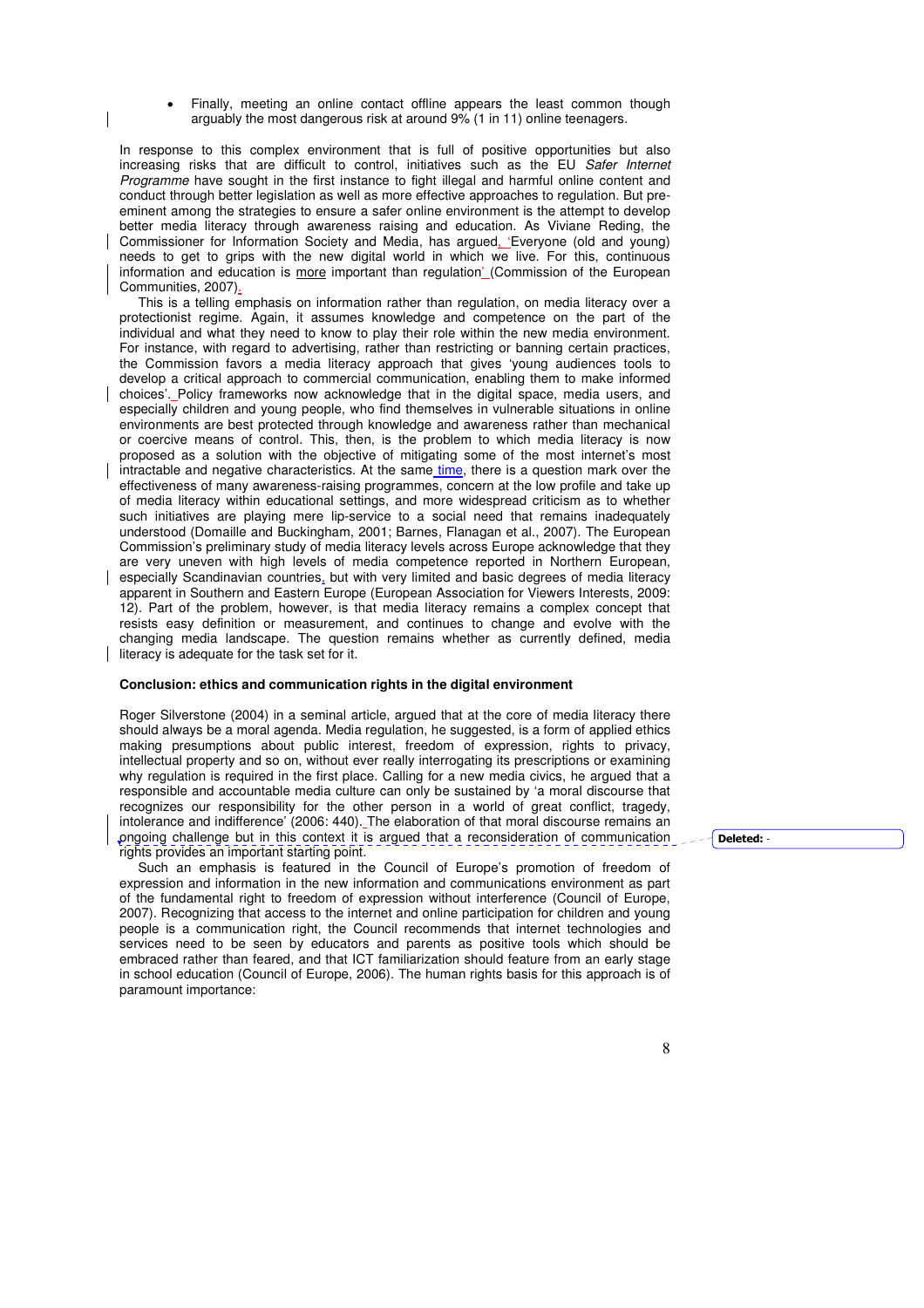the process of learning and skilling children to be active, critical and discerning in their use of these technologies and services must be done hand-in-hand with learning about how to exercise (and enjoy) their rights and freedoms on the Internet. The human rights context of this learning and skilling process is of key importance in helping children to understand how to communicate in a manner, which is both responsible and respectful to others (Council of Europe, 2006).

A key milestone in this regard is the Convention on the Rights of the Child (CRC), adopted unanimously by the United Nations General Assembly in 1989, and which gave explicit attention to children's communication rights (Hamelink, 2008). Recognizing that childhood is 'entitled to special care and assistance' (United Nations, 1989: paragraph 5), the CRC advances a case for the centrality of information and communications media rights in the lives of children. A number of its articles deal specifically with media and communication rights and provide a platform for a rights-based approach to media and digital literacy. The Convention, for instance, asserts children's rights to express their views freely in all matters affecting them (Article 12); it enshrines the right freedom of expression through any medium of the child's choice (Article 13); it protects freedom of association and peaceful assembly (Article 15 ) and the right to privacy (Article 16). The CRC also specifically highlights the role of the mass media in disseminating information that promotes the child's well being understood as content that promotes 'his or her social, spiritual and moral well-being and physical and mental health' (Article 17). All of the above are directly applicable to the online environment.

The so-called 'Oslo Challenge', formulated by the Norwegian government and UNICEF on the tenth anniversary of the Convention, called on governments, educators and media industry interests to promote children's media rights including the right of access to the media and particularly new media; to media education and literacy; to participate in the media; to protection from harm in the media and violence on the screen; and to have the media actively protect and promote children's rights. Such a comprehensive communication rights framework, as Livingstone (2009) argues, deliberately 'counters the assumption that media and communications remain somehow incidental, rather than increasingly central to the infrastructure of a networked, global information society'.

The recognition of a body of communication rights  $-$  for children as much as for adults  $$  provides a necessary balance between positive supports for participation and engagement, and necessary restrictions and limitations that require social support. In the case of children and young people, it is based in part on a recognition that awareness of children's vulnerability and thus need for special protection has not prevented them from suffering as a consequence of decisions made in the adult world around them. The creation of a convention on the rights of the child reflects the understanding that the greater the awareness of rights, the more chance there is of securing them. Through the Convention on the Rights of the Child, the human rights of the child are clear, coherent and comprehensive. The defining of children's rights in this way is a pre-condition for their being respected and adhered to.

The development of the 'moral agenda' referred to by Silverstone (1984) can draw important support from a rights-based framework and from the efforts of organizations such as UNESCO, UNICEF or the Council of Europe to raise awareness about communication rights. Making a rights-based agenda the foundation for media literacy policy is at an early stage of development. The Council of Europe's Pan European Forum on Human Rights in the Information Society (Frau-Meigs, 2006) outlines some of the issues and challenges central to which is the need to integrate human rights awareness within media literacy. This would involve finding the right balance between freedom of expression, privacy and children's rights, making children and adults more aware of their respective rights and potential infringements of the rights of others, leading to a greater awareness of social connectedness, particularly in the context of greater audience activity and user-created media content.

Within an educational context, this should involve adopting an applied ethics focus making media literacy a real and action-oriented experience for young people. Ethics in this instance has the potential to act as the fulcrum for a full consideration of communication rights and responsibilities in the new media environment and to empower citizens in ways that are more meaningful and sustainable. One example, ThinkB4UClick, currently being piloted in Irish schools, sets out to make students aware that when online, just as in all other aspects of their lives, individuals have human rights, and that everyone is responsible for their actions towards other people and for the safeguarding of other people's rights (NCTE/ICCL, 2009). Using simulated exercises and guided discussions through the many practical dilemmas of sharing and accessing information and communication faced by young people in the online Deleted: give

Formatted: Font: Italic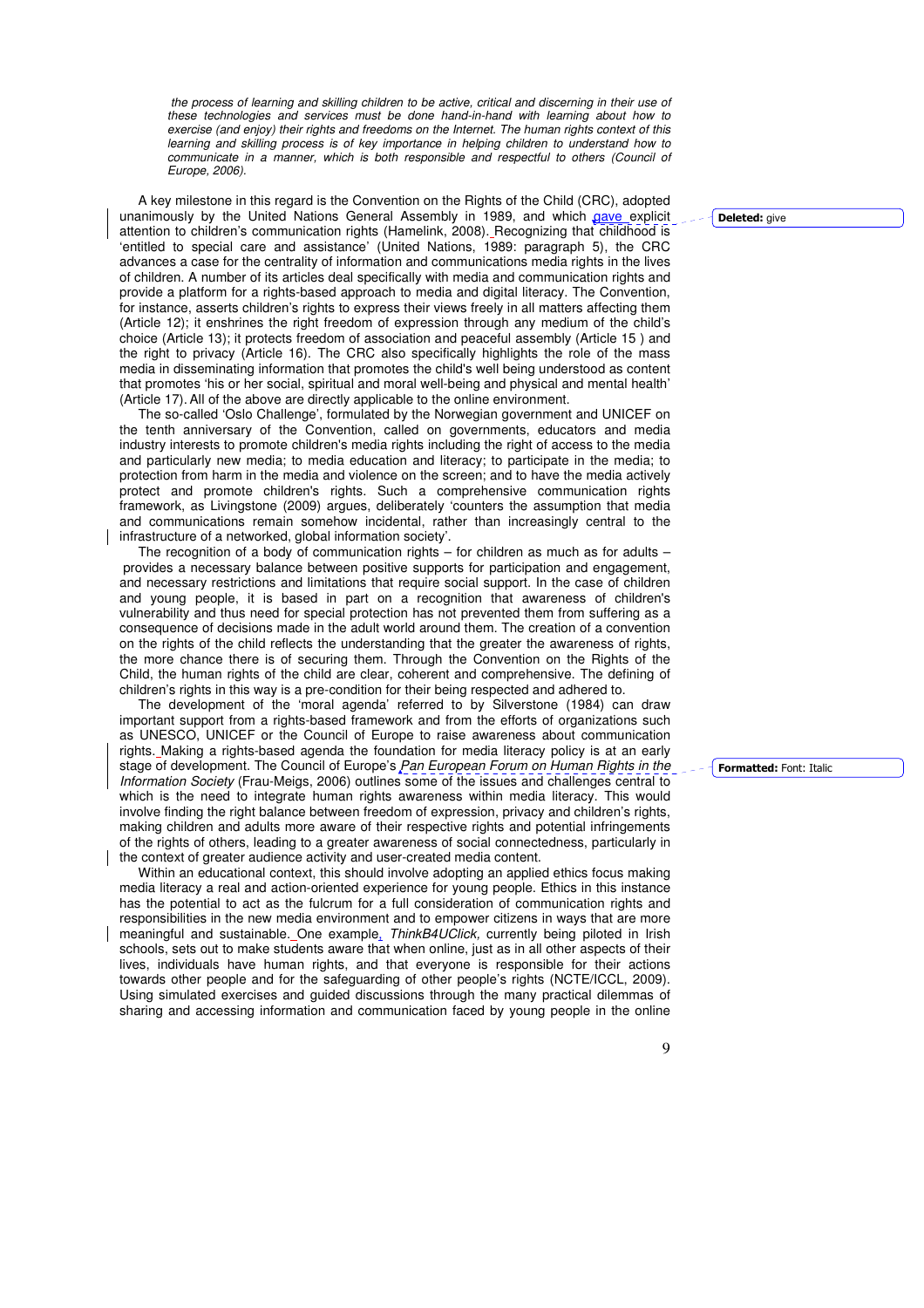world, the project seeks to enable students to consider how these issues affect them personally, how to assert their online rights, and how to respect the rights of others. In this way, communication rights provide a framework within which we translate principles into practice and define for young people, as the subjects of media literacy, a template for critically engaging with and guiding behavior, while at the same time holding to account the institutions and regulatory regimes within which the online environment is framed.

 $\overline{\phantom{a}}$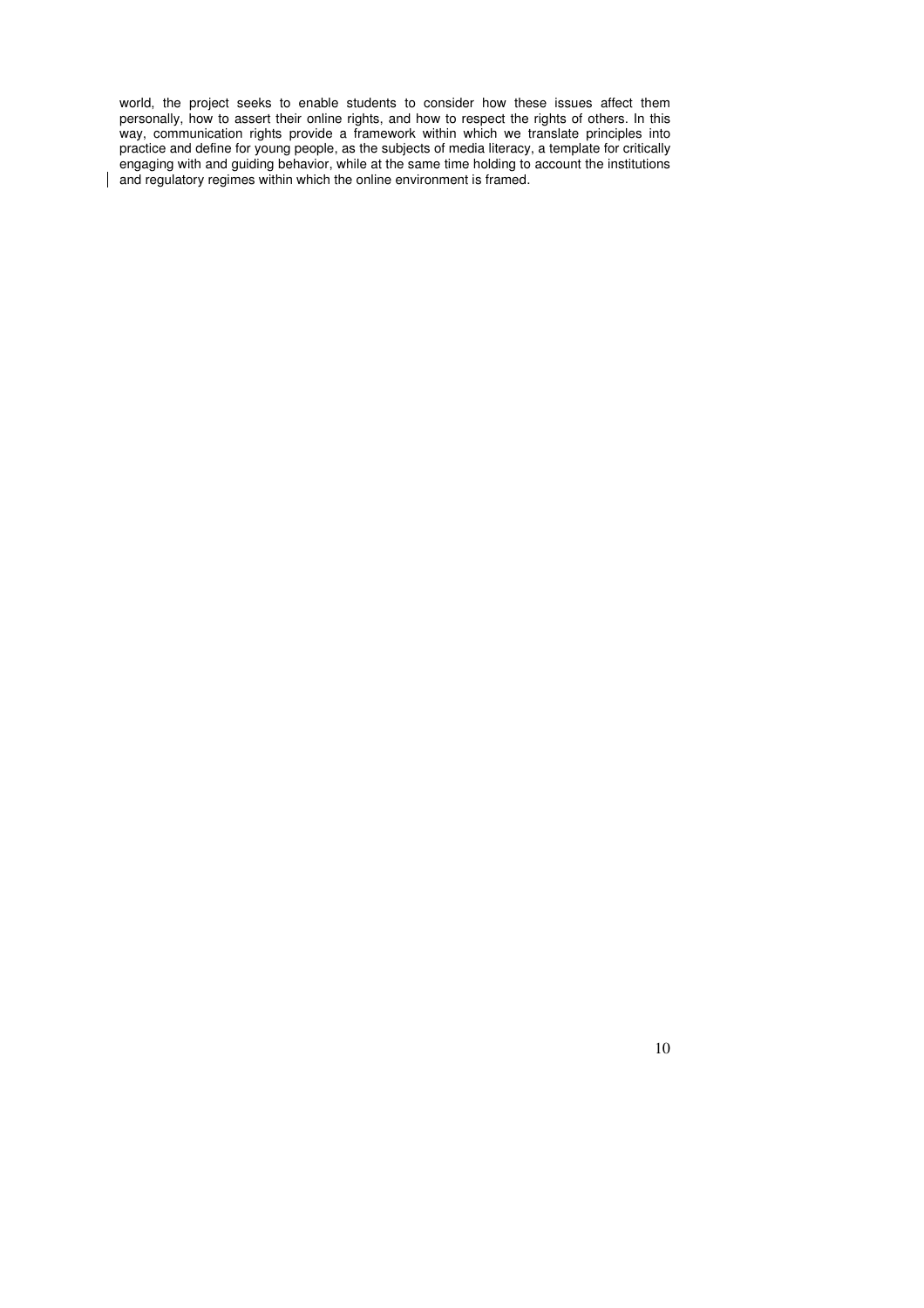#### **References**

- Aufderheide, P. (1993) Media Literacy: A Report of the National Leadership Conference on Media Literacy. Aspen, CO: Aspen Institute.
- Aufderheide, P. (1997) 'Media Literacy: From a Report of the National Leadership Conference on Media Literacy' pp. 79-88 in R. Kubey (ed) Media Literacy in the Information Age. New York: Transaction Publishers.
- Australian Communications and Media Authority (2009) 'What is digital media literacy and why is it important?'; at: http://www.acma.gov.au/WEB/STANDARD..PC/pc=PC\_311470 (accessed 29

December, 2009) Barnes, C., B. Flanagan, F. Corcoran and B. O'Neill (2007) Critical Media Literacy in Ireland.

- Dublin: The Radharc Trust. Bragg, S., D. Buckingham, and S. Turnbull (2006) 'Media education: Authority, identity and value an editorial dialogue', Media International Australia incorporating Culture and Policy, 2006: 76-89.
- Buckingham, D. (2001) Media Education a Global Strategy for Development. Paris: UNESCO.
- Commision of the European Communities (2006) 'Making sense of today's media content: Commission begins public media literacy consultation'; at: http://europa.eu/rapid/pressReleasesAction.do?reference=IP/06/1326&format=HTML &aged=0&language (accessed November 20, 2009).
- Commission of the European Communities (2007a) Audiovisual Media Services Directive (AVMSD). Brussels: European Commission.
- Commission of the European Communities (2007b) 'A European approach to media literacy in the digital environment', Communication from the Commission to the European Parliament, the Council, the European Economic and Social Committee and the Committee of the Regions'. Brussels: European Commission.

Commision of the European Communities (2009a) 'Media Literacy"; at: http://ec.europa.eu/avpolicy/media\_literacy/index\_en.htm (accessed December 30, 2009)

- Commision of the European Communities (2009b) Commission Recommendation on media literacy in the digital environment for a more competitive audiovisual and content industry and an inclusive knowledge society. Brussels: European Commission
- Council of Europe (2006) Recommendation Rec(2006)12 of the Committee of Ministers to member states on empowering children in the new information and communications environment Council of Europe. Strasbourg: Council of Europe.
- Council of Europe (2007) Recommendation CM/Rec(2007)11 of the Committee of Ministers to member states on promoting freedom of expression and information in the new information and communications environment Council of Europe. Strasbourg: Council of Europe.
- Domaille, K. and D. Buckingham (2001) Youth Media Education Survey 2001. Paris: UNESCO.

Eurobarometer (2008) Towards a Safer Use of the Internet for Children in the EU: A Parents' Perspective. Luxembourg: European Commission.

- European Association for Viewers Interests (2009) Study on Assessment Criteria for Media Literacy Levels. Brussels: European Commission DG Infomation Society and Media Frau-Meigs, D. (2006) General Report. Pan-European Forum on "Human Rights in the
- Information Society: Empowering children and young people". Strasbourg: Council of Europe.

Freedman, D. (2006) 'Dynamics of power in contemporary media policy-making', Media Culture Society, 28(6): 907-923.

Hamelink, C. J. (2008) 'Children's communcation rights: beyond intentions' pp. 508-519 in K. Drotner and S. Livingstone (eds) The International Handbook of Children, Media and Culture, pp. 508-519. London, Sage.

Helberger, N. (2008) 'The Media-Literate Viewer' pp. 135-148 in N. A. N. M. v. Eijk and P. B. Hugenholtz (eds) Dommering-bundel: Opstellen over informatierecht aangeboden aan prof. mr. E.J. Dommering. Amsterdam: Otto Cramwinckel Uitgever**.** 

Iosifidis, P. (2007) 'Public television in small European countries: Challenges and strategies',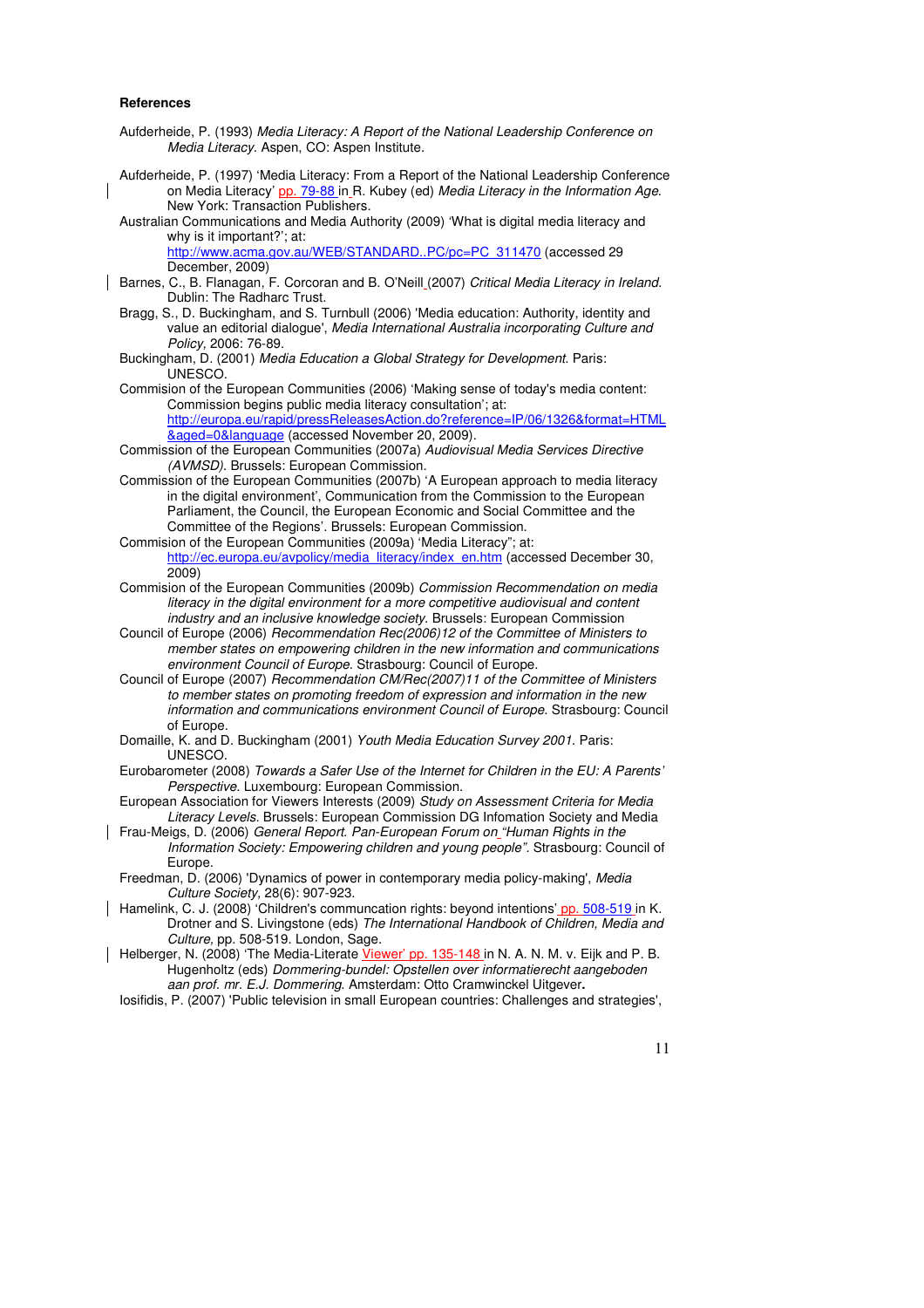International Journal of Media and Cultural Politics, 3(1).

- Kline, S., K. Stewart and D. Murphy (2006) 'Media Literacy in the Risk Society: Toward a Risk Reduction Strategy' Canadian Journal of Education, 29(1): 131-153.
- Krucsay, S. (2006) 'Interplay human rights media literacy empowerment -- an area of conflict or an area of hope?' Pan-European Forum on "Human Rights in the Information Society: Empowering children and young people". Yerevan, Armenia: Council of Europe.
- Kubey, R. (2003) 'Why U.S. Media Education Lags Behind the Rest of the English-Speaking World', Television New Media, 4(4): 351-370.
- Kubey, R. (2004) 'Media Literacy and the Teaching of Civics and Social Studies at the Dawn of the 21st Century', American Behavioral Scientist, 48(1): 69-77.
- Livingstone, S. (2004) 'Media Literacy and the Challenge of New Information and Communication Technologies', The Communication Review, 7: 3-14.
- Livingstone, S. (2008) 'Engaging with media a matter of literacy?' Communication, Culture & Critique, 1(1): 51-62.
- Livingstone, S. (2009) 'A rationale for positive online content for children', Communication Research Trends 28(3).
- Livingstone, S. and E. Helsper (2007) 'Gradations in digital inclusion: children, young people and the digital divide', New Media Society, 9(4): 671-696.
- Livingstone, S. and L. Haddon, (eds.) (2009) Kids Online: Opportunities and Risks for Children. Bristol: Policy Press.
- Livingstone, S., and Haddon, L. (2009) EU Kids Online: Final report. (EC Safer Internet plus Programme Deliverable D6.5). London, EU Kids Online.
- Livingstone, S., P. Lunt, et al. (2007) 'Citizens, consumers and the citizen-consumer: articulating the citizen interest in media and communications regulation', Discourse & Communication, 1(1): 63-89.
- Loffler, N. E. (2008) Media Literacy and regulation: A comparative review and an Israeli perspective. Israel, Second Authority for Television and Radio.
- Lukes, S. (1973) Individualism. Oxford: Blackwell.
- Masterman, L. (1985) Teaching the Media. London: Comedia.
- Masterson, P. (1971) Atheism and Alienation: The Philosophical Sources of Contemporary Atheism. Dublin: Gill and Macmillan.
- Ministry of Economic Development (2008) Digital Broadcasting: Review of Regulation, Volume 1. Wellington: New Zealand.
- NCTE/ICCL (2009) ThinkB4UClick; at: http://www.thinkb4uclick.ie/ (accessed 30 December 2009).
- Ofcom (2004) Ofcom's Strategy and Priorities for the Promotion of Media Literacy A statement. London: Office of Communications.
- O'Neill, B. and C. Barnes (2008) Media literacy and the public sphere: a contextual study for public media literacy promotion in Ireland. Dublin: Broadcasting Commission of Ireland.
- O'Regan, T. and B. Goldsmith (2006) 'Making Cultural Policy: Meeting Cultural Objectives in a Digital Environment', Television New Media, 7(1): 68-91.
- O'Siochru, S. and A. Alegre (2006 ) 'Communication Rights' in A. Ambrosi, V. Peugeot and D. Pimienta (eds.) Word Matters. Paris: C & F Éditions.
- Ofcom (2004). Ofcom's Strategy and Priorities for the Promotion of Media Literacy A statement. Office of Communications. London.
- Oswell, D. (2008) 'Media and communications regulation and child protection: an overview of the field' in K. Drotner and S. Livingstone (eds) The International Handbook of Children, Media and Culture, pp. 475-492. London: Sage.
- Penman, R. and S. Turnbull (2007) Media literacy concepts, research and regulatory issues. Canberra: Australian Communications and Media Authority.
- Rice, R., & Haythornthwaite, C. (2006) 'Perspectives on internet use' pp.92-113 in L. Leavrouh and S. Livingstone (eds) Handbook of New Media: Social Shaping and Social Consequences, London: Sage. Sartre, J.P. (1974) Existentialism and Humanism. London: Methuen. Deleted: . Deleted: 1948
- Silverstone, R. (2004) 'Regulation, Media Literacy and Media Civics', Media Culture Society, 26(3): 440-449.
- Smith, P. (2006) 'The politics of UK television policy: the making of Ofcom', Media Culture Society, 28(6): 929-940.